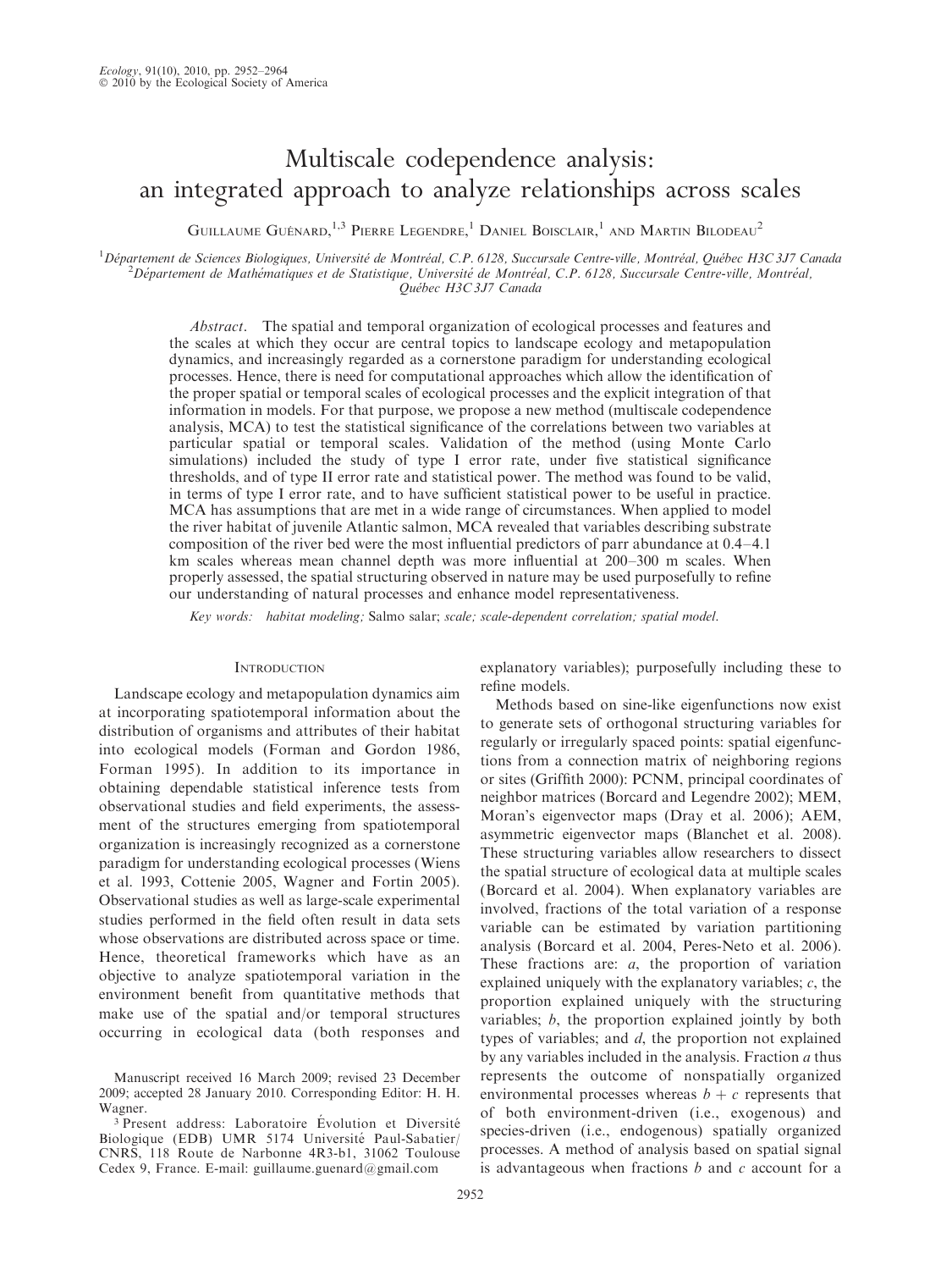substantial proportion of the explained variation (i.e., when a strong spatial signal is observed) and environment-driven processes are suspected to occur. In this regard, it is possible to develop a computational approach that uses orthogonal structuring variables as bases to obtain scale-dependent correlation and regression coefficients between variables observed across irregular transects or surfaces. Such an approach will allow users to integrate the supplementary information associated with the positions of observations into statistical models, possibly increasing their predictive power. This modeling approach may find numerous applications whenever spatially, temporally, or phylogenetically explicit models are required.

Habitat modeling is one such domain that may benefit from the application of a spatially explicit framework (Lichstein et al. 2002, Thompson and McGarigal 2002, Schooley 2006). For instance, it has long been known that the distributions of individuals pertaining to a range of species respond to physical characteristics of their habitats (e.g., defining their ecological niche or tolerance to anthropogenic disturbance). Some of these habitat characteristics are structured in space and/or time as a consequence of their relationship with physical (e.g., geological, climatological, geomorphological, hydrological) processes that are themselves intrinsically spatially and/or temporally structured. Hence, there is interest in using the coupling of spatial/temporal signals of, for example, species abundances and habitat characteristics, instead of their discrete values at sites, for modeling purposes.

The objective of the present study is to develop an approach that will enable researchers to describe the relationship between two variables sampled at the same, irregularly spaced locations in space, or moments in time, with respect to their scales of variation. Because this technique examines the variation of two variables (response and explanatory) in relation to their spatial/ temporal context respectively, it can possibly extract the information contained in the data more efficiently than traditional methods that use variables in a non-spatially/ temporally explicit manner. As an exemplar scenario and in order to evaluate its performance in a concrete situation, the approach will be applied to the modeling of the river habitat of juvenile Atlantic salmon (Salmo salar).

## **METHODS**

#### Structuring variables

Spatial or temporal series are often composed of data collected at more or less regular space or time intervals. The positions of the observations are used to calculate structuring variables. Matrix W contains a set of structuring variables  $w_i$  that globally (e.g., sines and cosines, or spatial eigenfunctions such as PCNMs) or locally (e.g., wavelets) describe the spatial and/or temporal relationships among the sampling units of the study. These variables are orthogonal to one another within the set W, and each one has a zero sum:

$$
\int_{-\infty}^{\infty} \mathbf{w}_i(t) dt = 0 \quad \text{or} \quad \sum_{i=1}^{n} \mathbf{w}_i(t) = 0 \quad (1)
$$

and

or

$$
\int_{-\infty}^{\infty} \mathbf{w}_i(t) \times \mathbf{w}_j(t) dt = \begin{cases} 1 & \text{if } i \neq j \\ 0 & \text{if } i = j \end{cases}
$$

$$
\sum_{i=1}^{n} \mathbf{w}_i(t) \times \mathbf{w}_j(t) = \begin{cases} 1 & \text{if } i \neq j \\ 0 & \text{if } i = j \end{cases}
$$
 (2)

where  $n$  is the number of discrete values (points  $t$ ) where functions  $w_i$  and  $w_j$  are estimated. Furthermore, the vectors in W are normalized to length 1, so that W is orthonormal. These variables are meant to describe the variation associated with the positions of observations in space or time. In the present study, we will use the form of spatial eigenfunctions called principal coordinates of neighbor matrices (PCNM; Borcard and Legendre 2002, Borcard et al. 2004, Dray et al. 2006). We will consider only PCNM eigenfunctions modeling positive autocorrelation; that is, those that have a Moran's *I* statistic larger than the expected value of *I* under  $H_0$ . In order to comply with the property outlined in Eq. 2, the principal coordinates will be normalized to length 1, contrary to the classical PCNM functions that are usually (but not necessarily) normalized to length  $\lambda_i$ .

PCNM are produced by eigen-decomposition of a truncated distance matrix and are ordered by decreasing eigenvalues. In the specific case of a spatial transect or a time series with equally spaced observations, the variables have a sinusoidal aspect in terms of smoothness, continuity, and periodicity, with respective wavelengths decreasing as the rank order of the PCNM eigenfunctions increases. In that particular situation, the first PCNM variable has a wavelength nearly equal to the extent of the sampled area and the last PCNM has a wavelength nearly equal to the sampling interval. For such transect with equal sampling intervals, the approximate relationship between PCNM variable with rank i and its wavelength  $(\lambda_i)$  is given by

$$
\lambda_i = 2\frac{L+s}{i+1} \tag{3}
$$

where  $L$  is the extent (length) of the sampled section and s is the sampling interval. While this approximation is useful to ease the interpretation of results, it does not apply to irregular sampling designs. In the particular context of regular sampling, the wavelength is related with the size of the spatial structures prevailing in the study area or transect, and hence with the spatial scale at which these structures occur. For that reason, spatial scale and wavelength will be used interchangeably in the context of the present study. The procedure described thereafter could, however, be applied using any struc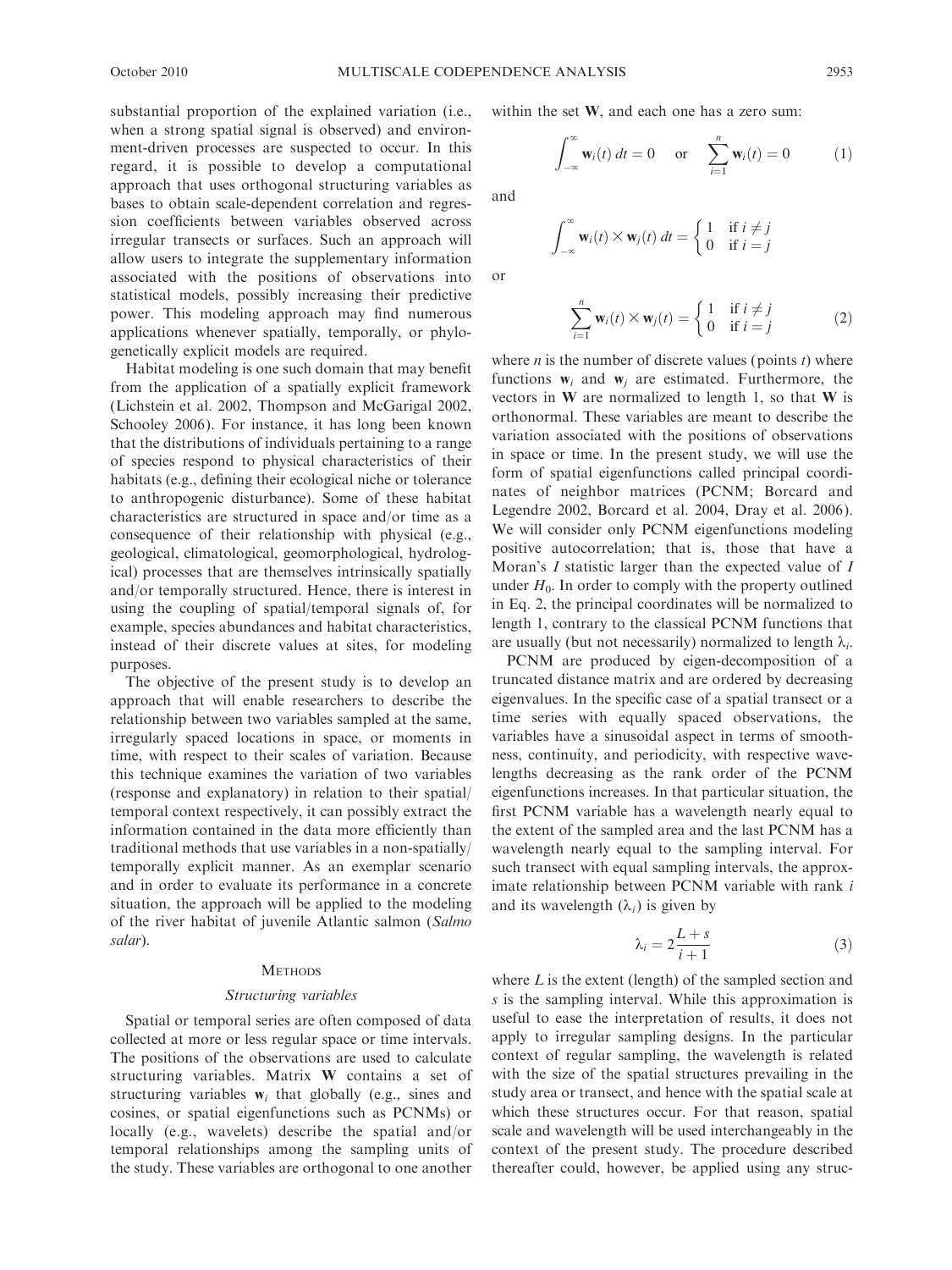turing variables generated by orthogonal basis functions (eigenfunctions or other types) relevantly describing the particular phenomenon under study.

## Multiscale codependence analysis (MCA): computation

Consider two random variables, a response variable (y) and an explanatory variable (x), each centered on its respective mean, as well as an orthonormal matrix W whose columns contain a set of the structuring variables described in the previous paragraph. In the advent that the explained and explanatory variables are both correlated with a given structuring variable, the product of their simple linear correlations with the structuring variable will reflect the strength of their common correlation at the scale corresponding to that variable. Hence, a vector  $(C_{v,x}:W)$  containing all such products of correlation coefficients (hereafter referred to as codependence coefficients) can be calculated as

$$
\mathbf{C}_{\mathbf{y},\mathbf{x},\mathbf{w}} = \frac{\mathbf{w}_i \mathbf{y}}{\sqrt{\mathbf{y}' \mathbf{y}}} \frac{\mathbf{w}_j \mathbf{x}}{\sqrt{\mathbf{x}' \mathbf{x}}}, \quad i = 1, 2, 3, \dots m \tag{4}
$$

where  $m$  is the number of variables in matrix **W**. This is only one possibility; another one is

$$
C_{\mathbf{y},\mathbf{x},\mathbf{w}}^* = \min\left\{\frac{(\mathbf{w}_i\mathbf{y})^2}{\mathbf{y}'\mathbf{y}}, \frac{(\mathbf{w}_j\mathbf{x})^2}{\mathbf{x}'\mathbf{x}}\right\}, \quad i = 1, 2, 3, \dots m. \quad (5)
$$

By analogy, we define the test statistic  $\tau$  as the product of the Student  $t$  statistics derived from the two correlation coefficients computed with respect to a given structuring variable  $(w_i)$  from a subset  $W_s$  of q structuring variables in W:

$$
\tau_{\mathbf{y},\mathbf{x},\mathbf{w},\in\mathbf{W}_i} = (n-q-1)\frac{\mathbf{w}_i\mathbf{y}}{\sqrt{[\mathbf{y}-\mathbf{W}_s\mathbf{W}_s'\mathbf{y}]}'[\mathbf{y}-\mathbf{W}_s\mathbf{W}_s'\mathbf{y}]}\n\times \frac{\mathbf{w}_i\mathbf{x}}{\sqrt{[\mathbf{x}-\mathbf{W}_s\mathbf{W}_s'\mathbf{x}]}'[\mathbf{x}-\mathbf{W}_s\mathbf{W}_s'\mathbf{x}]}\n\t\t\t\t(6)
$$

where  $n$  is the number of observations. In a similar manner as for Eqs. 4 and 5, another possibility would be

 $\tau_{y,x,w,\in W_i}$ 

$$
= (n - q - 1) \min \left\{ \frac{(\mathbf{w}_i \mathbf{y})^2}{[\mathbf{y} - \mathbf{W}_s \mathbf{W}_s' \mathbf{y}]}'[\mathbf{y} - \mathbf{W}_s \mathbf{W}_s' \mathbf{y}]}, \frac{(\mathbf{w}_i \mathbf{x})^2}{[\mathbf{x} - \mathbf{W}_s \mathbf{W}_s' \mathbf{x}]} \right\}.
$$
 (7)

It should be noted that the  $C^*$  coefficient and its associated  $\tau^*$  statistic do not conserve the sign of the relationship between y and x with respect to  $w_i$ . The  $\tau$  or  $\tau^*$  statistics could be tested parametrically or by independent permutations of y and x. Under the hypothesis that **x** and **y** are independent,  $\mathbf{x} \sim N(0,$  $\sigma^2 I$ ) and  $y \sim N(0, \gamma^2 I)$ , then  $\tau^*$  is a product of two independent Student variables with  $n - q - 1$  degrees of freedom. When a sufficiently large  $(>100)$  number of degrees of freedom are available, the product distributions could be approximated using the normal product distributions (Craig 1936). Alternatively, the test could be performed using  $\tau^*$  whose P value would be

$$
P = p[\min(T_1^2, T_2^2) > \tau_{\mathbf{y}, \mathbf{x}, \mathbf{w}_i \in \mathbf{W}_i}^*]
$$
  
=  $p[\min(F_1, F_2) > \tau_{\mathbf{y}, \mathbf{x}, \mathbf{w}_i \in \mathbf{W}_i}^*]$  =  $\left\{ p[F_1 > \tau_{\mathbf{y}, \mathbf{x}, \mathbf{w}_i \in \mathbf{W}_i}^*] \right\}^2$  (8)

where  $T_1$ ,  $T_2$  are an independent Student  $t_{n-q-1}$ distribution, or  $F_1, F_2$  are an independent Fisher  $F_{1,n-q-1}$ distribution that approximate to  $\chi_1^2$  when *n* is very large, and  $p$  denotes cumulative probability. The sign of any  $C_{v,x,w_i}$  depends on the signs of the correlations between y or  $x$  and  $w_i$ , being positive when both correlations are of the same sign (either positive or negative), and negative when correlations are of opposite signs. Since any eigenvector  $w_i$  is equivalent to  $(-1) \times w_i$ , the sign of the codependence coefficient only depends the sign of one of the correlations with respect to the other. A positive  $C_{v,x,w}$  value thus implies that both variables y and x follow the (spatial) trend described by  $w_i$  in the same direction whereas a negative  $C_{v,x,w_i}$  value implies the variables follow this trend in opposite directions. The sign of the codependence should not be confused with the sign of the autocorrelation involved in the spatial structure.

# Test procedure

Since a complete or otherwise large set of structuring variables may be available for analysis, a testing procedure is required in order to correctly select the most relevant codependence coefficients. The testing procedure developed here makes use of the orthogonality property of the structuring variables (Eq. 2). Because these variables are orthogonal to (i.e., linearly independent from) one another, the corresponding fractions of the variation they explain in the response and explanatory variables are reciprocally independent in the same fashion. This means that the calculation of a codependence coefficient for a given structuring variable,  $C_{y,x,w_i}$ , does not influence the value obtained for another coefficient  $C_{v,x,w}$ ; hence the matrix-form calculation in Eq. 4. The following procedure uses the order of the coefficients (in absolute value) in vector  $C_{v,x;W}$  as the basis for the selection procedure, which involves five steps:

1) Compute vector  $C_{y,x;W}$  of the codependence coefficients (Eq. 4).

2) Sort the codependence coefficients in decreasing order of their absolute values.

3) Select the structuring variable  $w_i$  associated with the highest codependence coefficient  $C_{y,x;max}$  among those that have not been tested yet (i.e., not already integrated in subset  $W_s$ ).

4) Calculate the test statistic j for the structuring variable  $w_i$  (Eq. 6); compute its associated probability (P) using a parametric or permutation procedure.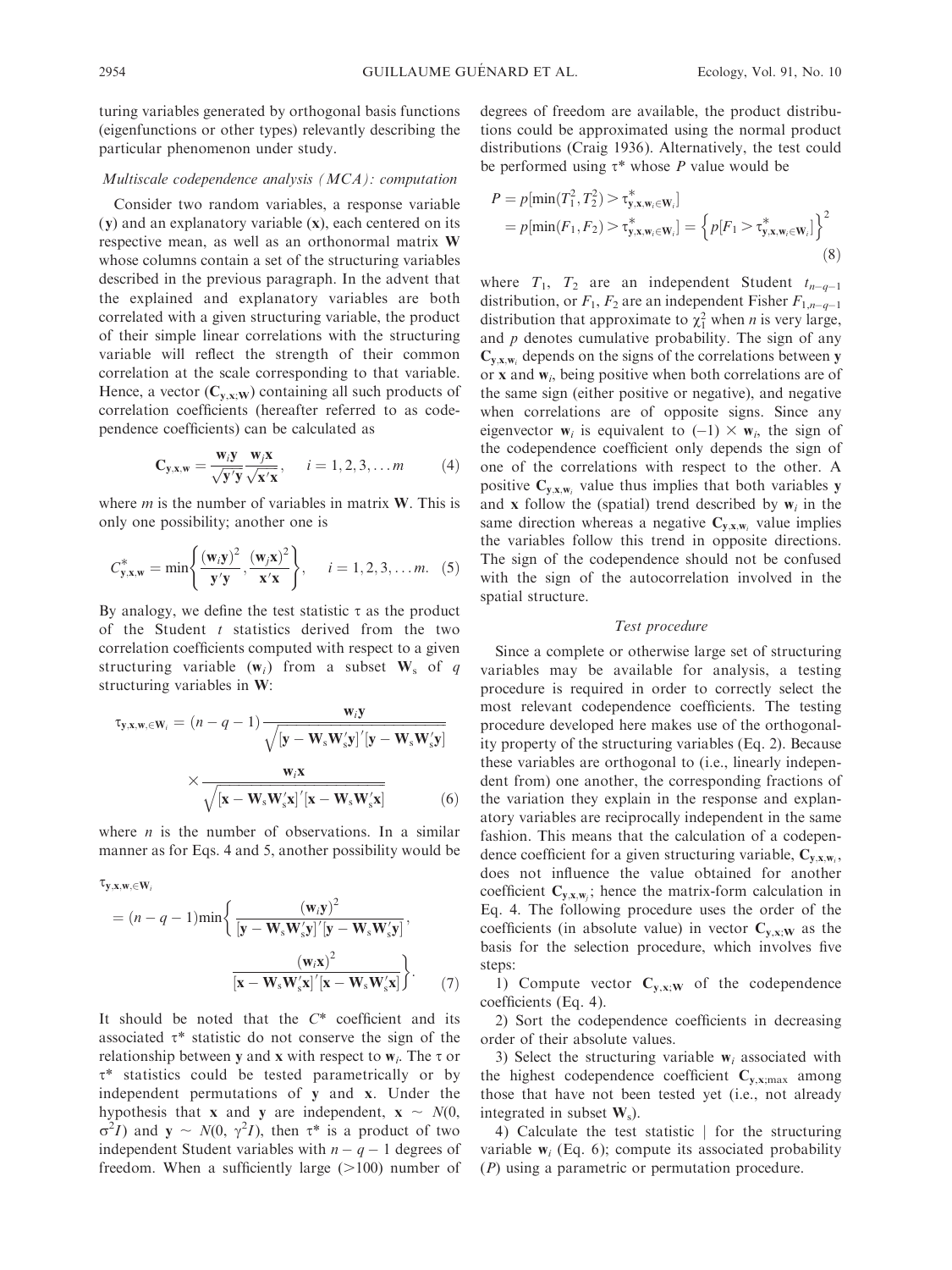5) Test the significance of  $w_i$  by comparing its P value to a predetermined significance level  $\alpha$ . If  $w_i$  is significant, incorporate  $w_i$  in subset  $W_s$  and proceed again from step 3 to test another coefficient. Otherwise, stop here.

Because many candidate structuring variables may be available for testing, especially during the first steps of the testing procedure, some correction of the original, testwise, P values has to be applied in order to obtain correct, familywise, probabilities. For that purpose, a sequential version of the Šidák correction (Šidák 1967, Wright 1992) is used:

$$
P' = 1 - (1 - P)^{m-q}
$$
 (9)

where  $P'$  and P are the familywise and testwise probabilities, respectively,  $m$  is the number of structuring variables available for analysis, and  $q$  is the number of structuring variables already present in subset Ws. This multiple inference correction is applied at step 4 of the aforementioned iterative testing procedure. Hence, the decision in step 5 is made using the familywise  $$ value. The testing procedure is conducted iteratively and ends when the last statistically significant structuring variable, if any, is included in subset  $W_s$ .

# Assessing goodness of fit

The codependence coefficient operates like a correlation coefficient. Its absolute value indicates the strength of the covariation of the response and the explanatory variables with a structuring variable. Assessing the goodness of fit (i.e., to what extent the values of y fitted to the model adequately represent the values observed) requires coefficients that establish such a relationship in a manner similar to a regression slope coefficient, in order to assess to what extent the response variable may be affected by the explanatory variable. For that purpose, we define the vector of coregression coefficients  $(b_{v.x:W})$  as

$$
b_{\mathbf{y},\mathbf{x},\mathbf{w}_i} = \frac{\mathbf{w}_i \mathbf{y}}{\mathbf{w}_i \mathbf{x}}, \quad i = 1, 2, 3, \dots, m.
$$
 (10)

Standardized coregression coefficients ( $\beta_{v,x,W}$ ) are similarly defined as

$$
\beta_{\mathbf{y},\mathbf{x},\mathbf{w}_i} = \sqrt{\frac{\mathbf{x}'\mathbf{x}}{\mathbf{y}'\mathbf{y}}}\frac{\mathbf{w}_i\mathbf{y}}{\mathbf{w}_i\mathbf{x}}, \quad i = 1, 2, 3, \dots, m. \quad (11)
$$

Fitted (or predicted) centered values of the response variable  $(\hat{y})$  are obtained for a statistically significant set of coregression coefficients  $(b_{y,x,w_i})$  by rearranging Eq. 10 and incorporating the explanatory variable (x) in the following equation:

$$
\hat{\mathbf{y}} = \sum_{i=1}^{k} b_{\mathbf{y},\mathbf{x},\mathbf{w}_i}(\mathbf{w}_i'\mathbf{x})\mathbf{w}_i = \sum_{i=1}^{n} \{\mathbf{w}_i\mathbf{w}_i'\}\mathbf{y}.
$$
 (12)

The last equality shows that the fitted or predicted values are obtained by an orthogonal projection of the observations  $y$  onto the  $k$ -dimensional space spanned by the  $k$  selected structuring variables. Although this equality may give the impression that predictions do not use the explanatory variable x, one has to be reminded that the selection of structuring variables was done using x. Moreover, if these centered fitted values are generated using strictly exclusive subsets of structuring variables, all of which being, by definition, orthogonal from one another (i.e., Eq. 2), they will also be orthogonal to one another. The components of fitted values obtained from different explanatory variables for strictly exclusive sets of structuring variables can therefore be combined additively to provide a single, multivariate, and spatially explicit model.

More than one explanatory variable in  $X$  may show statistically significant codependence with y at a given scale (i.e., with respect to the same structuring variable). Where this situation occurs, the explanatory variable associated with the highest  $\tau$  statistic (in absolute value) was selected. This selection was necessary to satisfy the aforementioned requirement for strictly exclusive sets of structuring variables; insuring that the different environmental variables that intervene in the model remain independent from one another.

#### Simulation study

Type I error rate.—Monte-Carlo simulations were run to estimate the type I error rate (the probability of falsely rejecting the null hypothesis,  $H_0$ :  $\tau = 0$ ) generated by the procedure described therein when it was applied to pairs of normally distributed random y and x variables, and 10 to 1000 points were placed along a transect with regular spacing. For simplicity, each iteration of the procedure was interrupted after testing one variable, regardless of the result obtained. Because the testing was done using permutation tests, the number of permutations needed to provide dependable tests with respect to a given  $\alpha$  threshold using reasonable computation time had to be chosen carefully. The bare minimum number of permutations  $(n_p)$  required to reach a given significance level  $\alpha$  is

$$
n_{\rm p} = \alpha^{-1}.\tag{13}
$$

By combining the latter equation and the reciprocal of Eq. 9, one obtains

$$
n_{\rm P} = \left\{ 1 - (1 - \alpha') 1^{1/(m-q)} \right\}^{-1} \tag{14}
$$

for the number of permutations that are necessary to obtain a given, familywise,  $\alpha'$  significance level. To insure that it remained possible to reject the null hypothesis on a familywise basis, the number of permutation used for testing in the present study was set to 10 times  $n_p$  and rounded up to the next 1000. A total of seven simulation runs were done for sample sizes of 10 to 1000 observations (Table 1).

Statistical power.—Statistical power (i.e., the probability of detecting a phenomenon of a given magnitude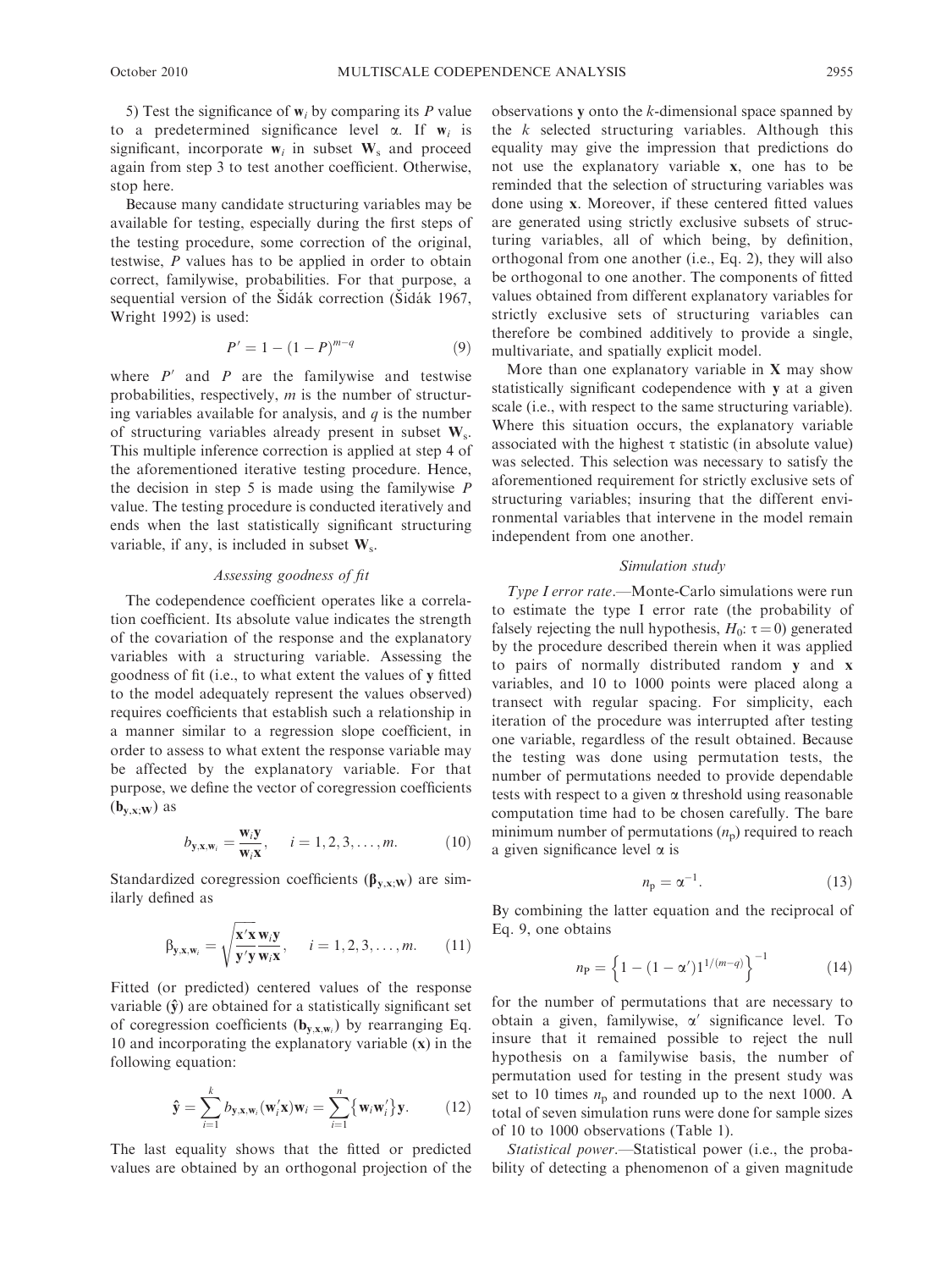| Run | Number of<br>simulations |             |              | Number of permutations | Minimum<br>P value | Detection threshold<br>(snr†) |
|-----|--------------------------|-------------|--------------|------------------------|--------------------|-------------------------------|
|     |                          | Sample size | Type I error | Statistical power      |                    |                               |
|     | 5000                     | 10          | 40 9 99      | 4999                   | 0.005              | 1.97:1                        |
|     | 5000                     | 25          | 109 999      | 10999                  | 0.005              | 1:1.23                        |
|     | 5000                     | 50          | 224 999      | 22999                  | 0.005              | 1:1.78                        |
|     | 5000                     | 100         | 454999       | 44 9 9 9               | 0.005              | 1:2.53                        |
|     | 40001                    | 250         | 1143999      | 111999                 | 0.005              | 1:3.96                        |
| 6   | 1000                     | 500         | 224 999      | 224 999                | 0.05               | 1:4.86                        |
|     | 1000                     | 1000        | 448 999      | 448 999                | 0.05               | 1:7.40                        |

TABLE 1. Conditions used in the simulations to estimate type I error rates and statistical power.

- Signal-to-noise ratio.

1000 simulations were used for simulations on statistical power.

in the presence of noise) was investigated using Monte-Carlo simulations. Power is defined as the rate of detection of a signal in the presence of given amounts of (Gaussian) noise using a fixed significance level  $\alpha$ ; 0.05 was used. Values of statistical power ranged from 0 to 1. For that purpose, pairs of variables (response and explanatory, y and x), each having a known amount of signal (defined as a given PCNM) and noise (i.e., random Gaussian deviates) and hence known signal-tonoise ratio (snr) were created. Again, 10 to 1000 points were placed along a transect with regular spacing. PCNM eigenfunctions were generated for these points. A six-step computational procedure was used to generate the y and x variables:

1) A structuring PCNM variable was chosen at random (e.g.,  $w_i$ ).

2) Two vectors of random normal deviates were generated.

3) To ensure suitable control over the amount of signal and noise in the simulated data, standardized (standard deviation  $= 1$ ) residuals of the regression of these deviates were computed with respect to the selected structuring variable and used as noise components (hereafter referred to as  $dev_v$  and  $dev_x$ ).

4) Signal-to-noise ratios of the response and explanatory variables ( $\text{snr}_v$  and  $\text{snr}_x$ , respectively) were obtained by the following approach using two numbers drawn at random from a uniform  $[0, 1]$  distribution  $(r_1)$ and  $r_2$ ):

$$
snr_y = \frac{r_1r_2}{\sqrt{1 - r_1^2}\sqrt{1 - r_2^2}} \qquad snr_x = \frac{r_1\sqrt{1 - r_2^2}}{\sqrt{1 - r_1^2r_2}}.
$$
 (15)

5) The two pseudo-variables were constructed as follows:

$$
\mathbf{y}^* = r_1 r_2 \times \mathbf{w}_i + \sqrt{1 - r_1^2} \sqrt{1 - r_2^2} \times \text{dev}_y
$$
  

$$
\mathbf{x}^* = r_1 \sqrt{1 - r_2^2} \times \mathbf{w}_i + \sqrt{1 - r_1^2} r_2 \times \text{dev}_x.
$$
 (16)

6) MCA was performed on these deviates against the complete set of structuring variables, as described in Test procedure. The signal was considered detected when the test of significance of the pseudo-variables against the selected PCNM variable  $w_i$ , used to generate the pseudo-variables was statistically significant ( $P' < 0.05$ ).

The signal-to-noise ratio of the relationships (snr) between the pseudo-variables ( $y^*$  and  $x^*$ ) with respect to the selected structuring variable  $(w_i)$  was taken as the geometric mean of  $\text{snr}_v$  and  $\text{snr}_x$ . The above-described procedure allowed us to generate pairs of pseudovariables with an overall mean snr of 1, with half the snr values in the range  $[0-1)$  and the other half in the range  $[1-\infty)$ . Seven simulation runs were performed for sample sizes of 10 to 1000 observations (Table 1). We used logistic regression on the results of the statistical tests (i.e.,  $P \le \alpha$  coded 1 and  $P > \alpha$  coded 0) to explore the relationships between statistical power and snr.

# Ecological illustration: habitat of juvenile Atlantic salmon

As part of a survey to determine the factors influencing the distribution of parr ( juveniles) of wild Atlantic salmon (Salmo salar), an endangered species, in pristine rivers, the daytime distribution of parr was surveyed by snorkeling during the summer of 2002 in the St. Marguerite River, Saguenay region, Québec, Canada (Fig. 1). A 6200 m stretch of river, ranging from site Bardsville  $(48^{\circ}23'01.59''$  N,  $70^{\circ}12'10.05''$  W) to site Glasspool  $(48^{\circ}24'01.59''$  N,  $70^{\circ}16'21.92''$  W), was surveyed once over a period of 10 days between 28 June and 10 August (Table 2). Water temperature (handheld thermometer,  $\pm 0.5^{\circ}$ C) was measured and the percentage of cloud cover visually estimated at the beginning and the end of each sampling day. Water discharge was estimated on the beginning of each sampling day from a fixed water level positioned at a standard location (48°16′47.25″ N, 69°55′31.98″ W) 50 km downstream from site Bardsville. The transect comprised a total of 310 contiguous 20-m segments. Two snorkelers swimming upstream counted the number of age I $+$  and II $+$ parr in any given 20-m segment. This surveying approach allowed an assessment of parr encounter per unit of survey effort without disturbing the upstream habitat. As the surveying effort was similar for all 20-m segments, the values of encounter per unit of effort assessed using this method represent a reliable proximate for the density of parr using the habitat (Bouchard and Boisclair 2008). Flow velocity and channel depth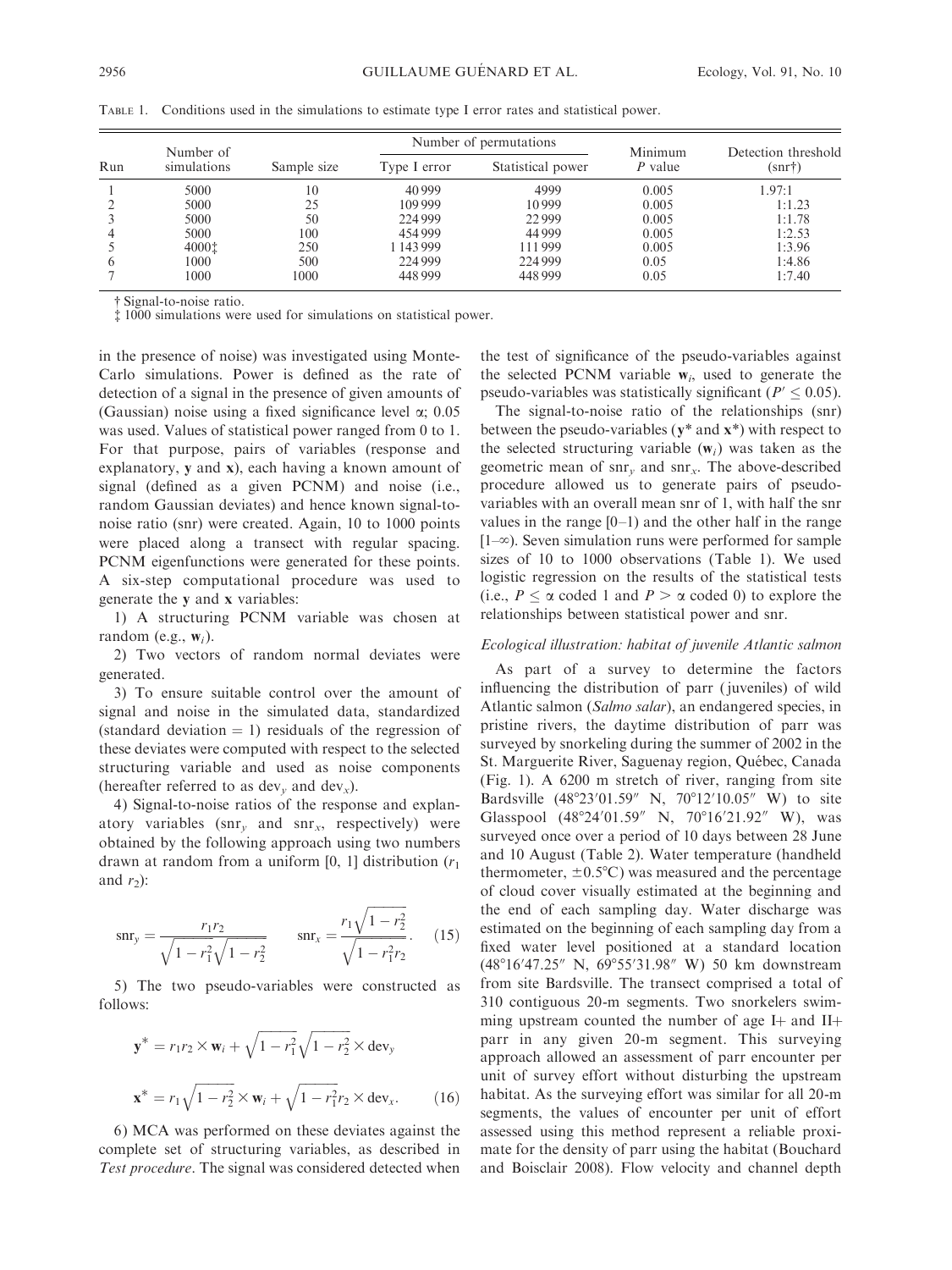



FIG. 1. Survey site: Ste-Marguerite River, Québec, Canada.

were measured in the middle of each segment using a Gurley 625A flow velocity meter (Gurley Precision Instruments, Troy, New York, USA) and a graduated pole. The measurements were made at three locations transversally and averaged: in the thalweg (i.e., the section of the water flow where the highest flow velocity is found) and at one-third and two-thirds of the distance between the thalweg and the shore that was the most distant from the thalweg. Substrate composition was estimated visually by trained observers (Latulippe and Lapointe 2001) as the percent contribution, per unit of surface, of six grain size classes. The grain size classification used in this study has been modified from Wentworth (1922) and comprises fine substrate (size  $<$  4 mm; i.e., silt, clay, and fine to rough sand), gravel (4–32 mm), pebble (32–64 mm), cobble (64–250 mm), boulder  $(25-100 \text{ cm})$ , and metric boulder (size  $>1 \text{ m}$ ). Analyses were performed either on  $log_e(y + 1)$ -transformed parr abundances or using generalized linear models (GLM, quasi-Poisson family with  $log_e$  as link function). MCA was performed after detrending (i.e., removing the linear trends from) the original data series. Since the logarithm is a monotonous positive function, logarithmic transformations do not affect the conclusions of the present study.

# **RESULTS**

### Simulation study

The type I error rates estimated from the simulation study corresponded closely to the expected error rates under the combinations of sample sizes and significance levels explored (Fig. 2;  $\chi_{23}^2 = 12.042$ ,  $P = 0.97$  comparing

the observed and expected numbers of significant tests for the different thresholds). Statistical power increased with increasing sample size (Fig. 3). The minimum effect size (in terms of snr) that could be detected in 95% of the inference tests (i.e., statistical power  $= 0.95$ , Table 1) ranged from 1.97:1 to 1:7.40 over the range of sample size studied (i.e., simulated transects containing from 10 to 1000 observations). These results suggest that the testing method described herein renders correct rates of type I error in the range of conditions explored. Moreover, MCA showed good aptitude at extracting information out of noisy data, even with modest (e.g., 25–50) sample sizes.

# Habitat of juvenile Atlantic salmon

Parr abundance ranged from 0 to 14 fish/20 m among 20-m segments and mean daily parr abundance ranged from 0.47 to 2.45 fish/20 m among sampling days. These differences in parr abundance were statistically significant (GLM:  $F_{9,300} = 6.822$ ;  $P = 6.30 \times 10^{-9}$ ) and could have been partly driven by change in one or more explanatory variables that were sampled daily (i.e., cloud cover, water temperature, and river discharge; Table 2). Therefore, an analysis of the potential effects of these variables was performed. Parr abundance was influenced positively by water temperature ( $b = 0.085$ ;  $F_{1,308} = 10.134$ ; parametric  $P = 0.0016$ ) and negatively by river discharge  $(b = -0.139; F_{1,308} = 5.8787;$ parametric  $P = 0.016$ ), but not by cloud cover ( $F_{1,308}$ )  $= 0.0626$ ; parametric  $P = 0.80$ ). However, the influence of river discharge was no longer statistically significant when included together with water temperature in a

TABLE 2. Sampling schedule, segment sampled during each sampling day, and environmental variables estimated on a daily basis.

| Date     | Beginning (m) | Distance (m) | Cloud $(\%)$ | Temperature $(^{\circ}C)$ | Discharge $(m^3/s)$ |
|----------|---------------|--------------|--------------|---------------------------|---------------------|
| 28 Jun   | $\theta$      | 520          | 6            | 14.8                      | 8.8                 |
| $29$ Jun | 520           | 760          | 10           | 14.0                      | 7.0                 |
| 2 Jul    | 1280          | 1520         | 13           | 20.0                      | 5.1                 |
| 3 Jul    | 2800          | 260          | 45           | 19.0                      | 4.7                 |
| 4 Jul    | 3060          | 460          | 63           | 19.3                      | 4.3                 |
| $11$ Jul | 3520          | 480          | 28           | 14.5                      | 3.7                 |
| $19$ Jul | 5700          | 500          | 75           | 13.0                      | 4.5                 |
| 1 Aug    | 4000          | 640          | 30           | 20.8                      | 4.0                 |
| 7 Aug    | 4640          | 580          | 25           | 15.8                      | 5.3                 |
| 9 Aug    | 5220          | 480          | 28           | 17.0                      | 3.9                 |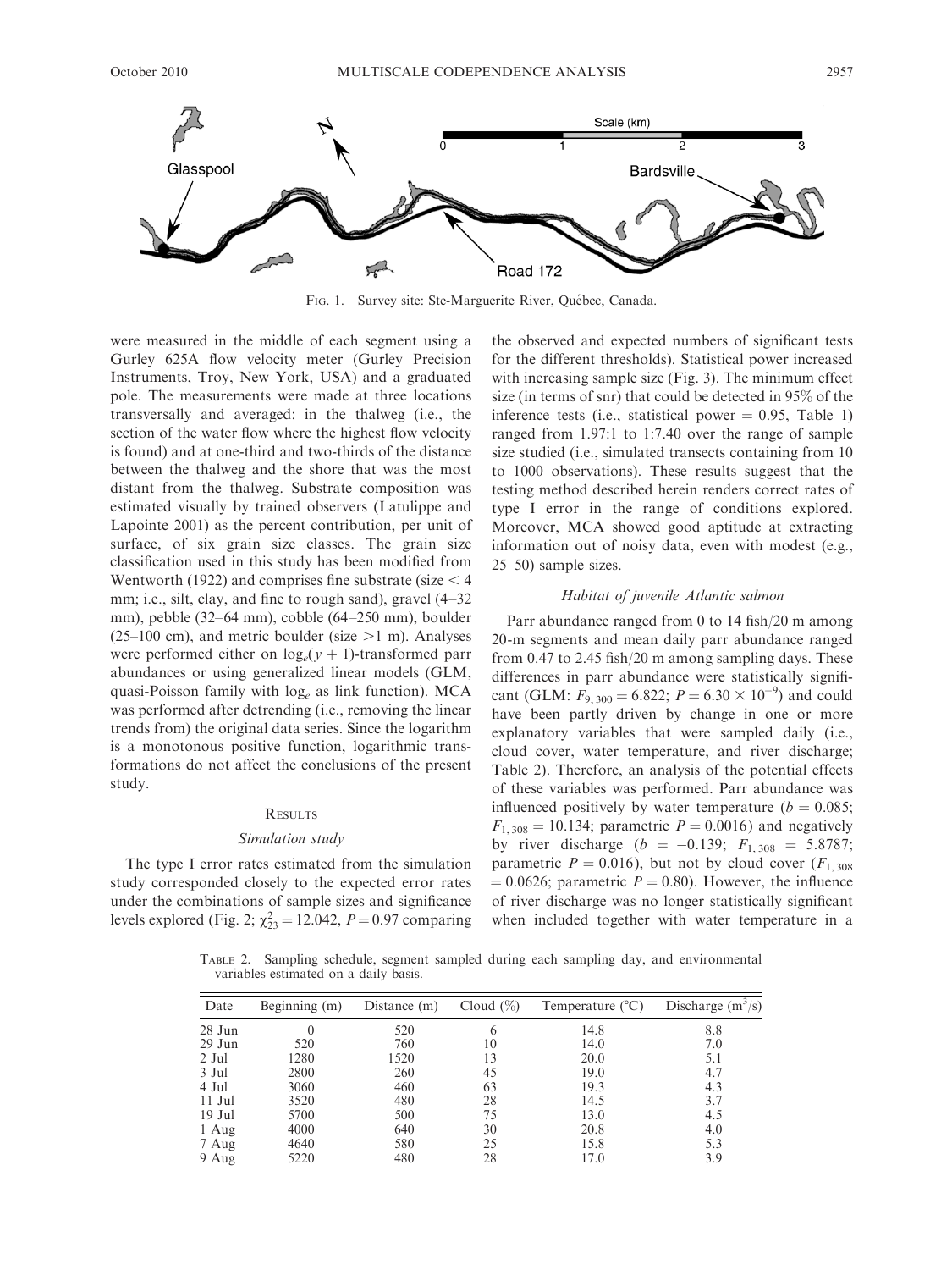

FIG. 2. Results of the simulations to assess the type I error rates generated by the codependence testing method for significance levels of 0.1 (circles), 0.05 (squares), 0.01 (up-pointing triangles), and 0.005 (down-pointing triangles) for sample sizes of 10–1000 observations. The symbol ''3'' represents values that cannot be reliably calculated (insufficient number of Monte-Carlo simulations). Mean values are represented with their respective 95% confidence interval bars (parametric calculations).

generalized linear model (GLM:  $F_{1,307} = 1.7374$ ;  $P =$ 0.19). As a consequence, the effect of water temperature was removed by computing regression residuals from the original parr abundance data. Furthermore, parr abundance and the explanatory variables were linearly detrended with respect to transect position to remove spatial structures at scales larger than the extent of the transect. Linear detrending is suitable to obtain a more thorough identification of the spatial scales involving codependence (i.e., to prevent the spurious aliasing of structures at scales larger than the extent of sampling with smaller scale structures), but is not an absolute requirement of MCA. Eight explanatory variables were used in the subsequent analysis (Fig. 4).

A variation partitioning analysis was performed on the  $log(y + 1)$ -transformed parr abundance to provide a preliminary assessment of the importance of spatial structuring in the data set. The partitioning involved three steps. First, we computed a model describing spatial structures in parr abundance (hereafter referred to as the spatial model) using forward-selection multiple regression with the PCNM eigenfunctions obtained from transect locations. That model involved six variables and indicated that 26.9% of the variation in parr abundance (adjusted  $R^2$ ) was spatially organized. Then, we developed the environment model by computing the complete set of possible multiple regression models, using every possible combinations of explanatory variable (255 models in total), and selecting the combination associated with the highest  $R^2$ . This model was tested for statistical significance while partialing out the variables involved in the spatial model to avoid biases that may arise from spatial autocorrelation. That approach was used because spatial autocorrelation is known to inflate the level of type I error and make the tests of significance invalid. To this end, Peres-Neto and Legendre (2010) have shown that using structuring variables as covariables in partial regression or partial



FIG. 3. Statistical power as a function of the signal-to-noise ratio (i.e., relative effect size, solid lines; note log scale) for different sample sizes  $(N)$ . The dashed lines depict the 95% confidence interval of the relationships.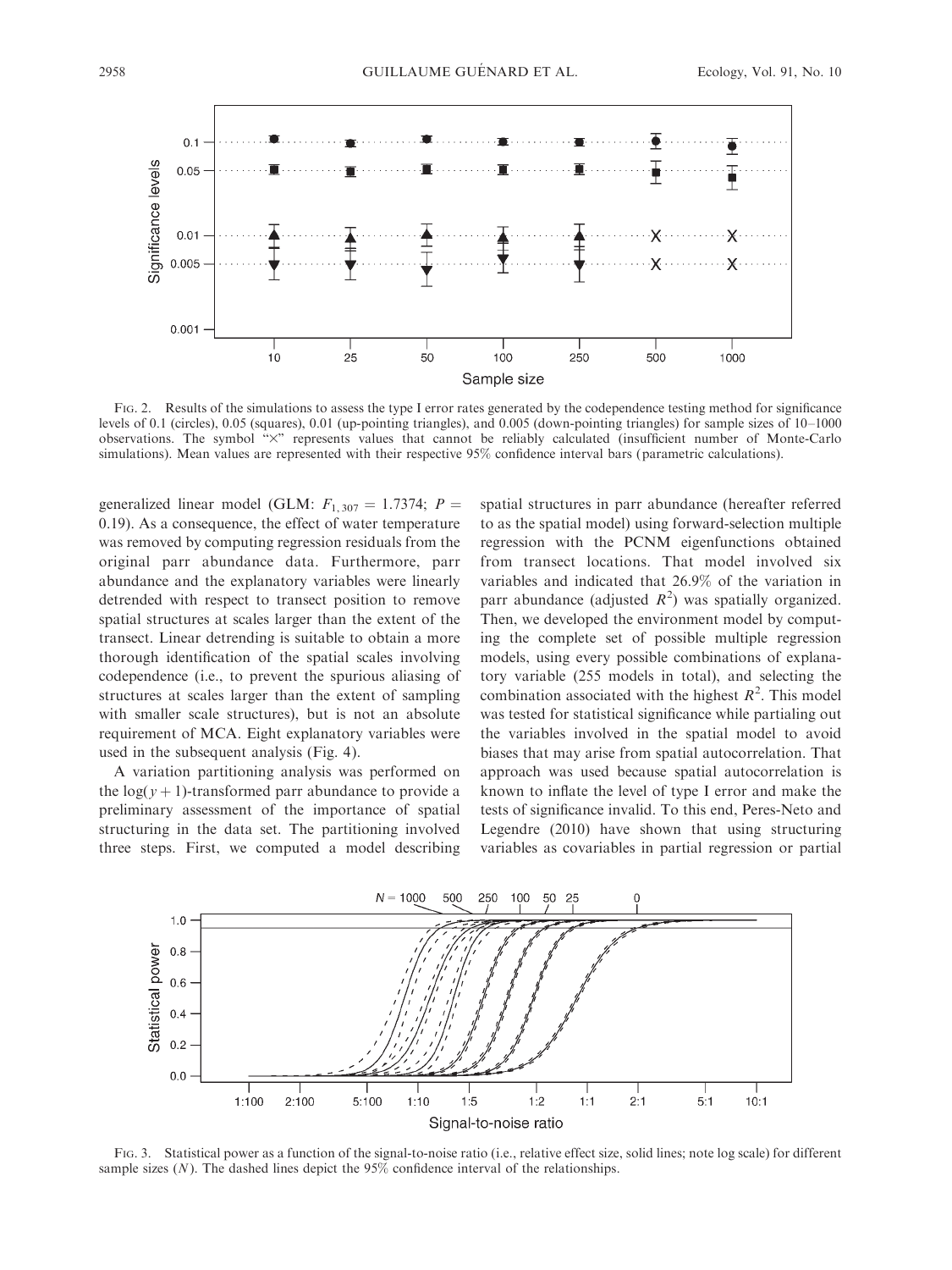



FIG. 4. (A) Abundance of Atlantic salmon parr after the effect of among-day temperature differences and linear trend were removed by regression. Also shown are (B) flow velocity, (C) channel depth, and (D) substrate composition after removal of linear trends. The six levels of shading represent the contributions of the six grain size classes of the river bed, from fine substrate (light) to metric boulder (dark).

canonical analysis is an effective way of controlling for type I error in such tests of species-environment relationships. The subset of explanatory variables that best explained parr abundance while accounting for spatial structures included three variables: channel depth, the percentage of gravel, and the percentage of boulder in the substrate. These variables explained 9.9% of the variation in parr abundance (adjusted  $R^2$ ;  $F_{3,288}$  = 15.17, testwise  $P < 0.0001$ , familywise P over 255 tests  $<$ 0.0001). Finally, the model including both the three retained explanatory variables and the six structuring variables was computed (adjusted  $R^2 = 0.248$ ). The unique fraction of the variation of parr abundance explained by environmental conditions was 2.0% and that explained uniquely by the PCNM eigenfunctions was 14.9% while their common fraction  $(b)$  was 7.9% (residual variation  $= 75.2\%$ ).

Because performing multiple tests represents an increased risk of falsely rejecting the null hypothesis, the significance threshold of any given codependence analysis  $(\alpha')$  had to be corrected to ensure a global, familywise, significance level  $(\alpha)$  of 0.05. For that purpose, the Šidák approach (non-sequential version; Šidák 1967, Wright 1992) was used:

$$
\alpha' = 1 - (1 - p)^{1/m}.\tag{17}
$$

As a consequence, a significance level of approximately 0.00639 was used for the MCA performed on individual explanatory variables.

Thirteen combinations of explanatory variables and spatial scales explained a statistically significant fraction of the variations of parr abundance (Table 3). Seven of the eight explanatory variables and six of the 154 PCNM eigenfunctions modeling positive autocorrelation were involved in these significant relationships. At the scale of 4.1 km, parr abundance was primarily and negatively related to the percentage of pebble in the substrate. Three other variables describing substrate composi-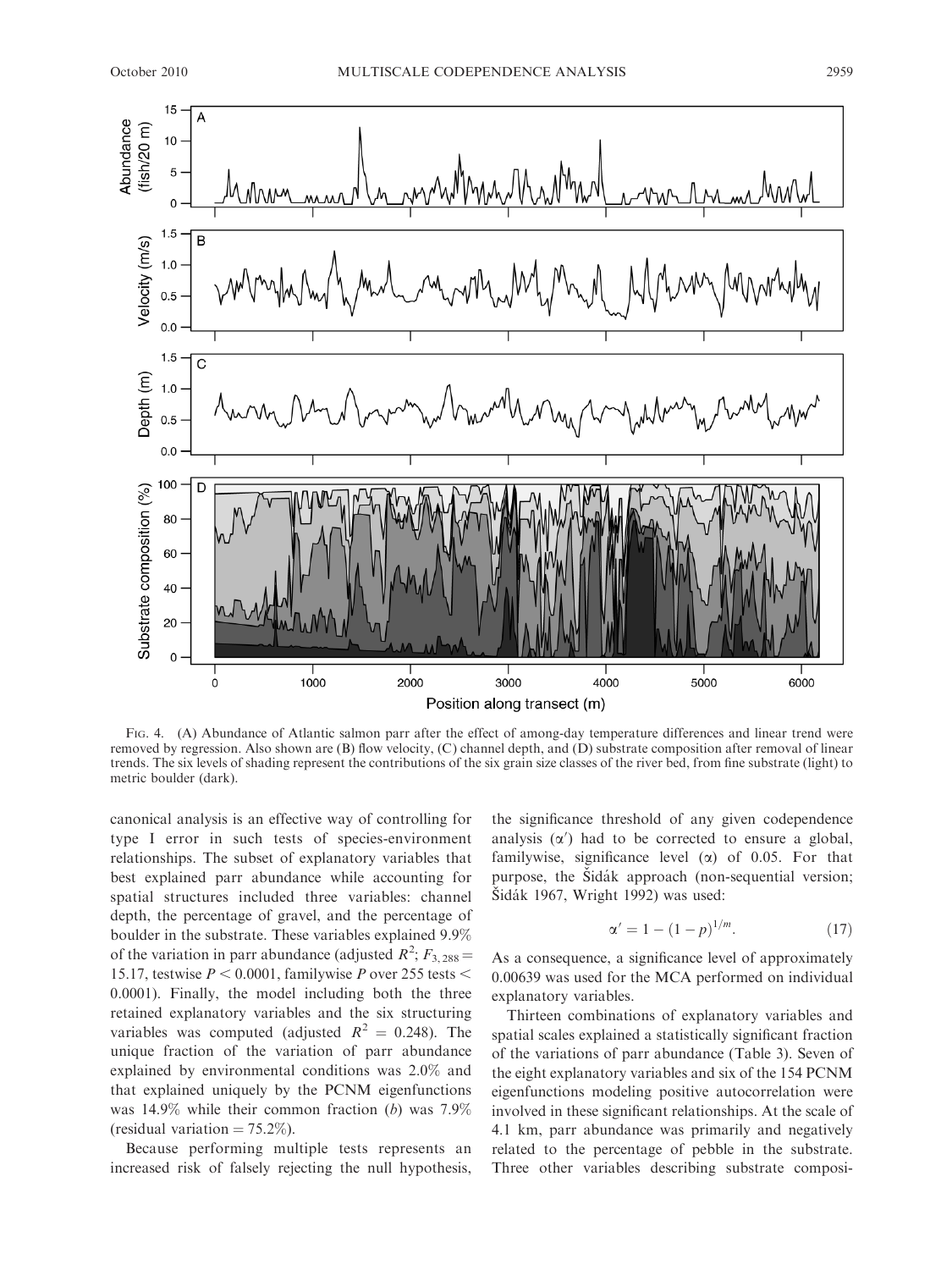| Variable       | Scale $\uparrow$ (m) | $C_{\mathbf{y},\mathbf{x};\mathbf{w}}$ | $b_{\mathbf{y},\mathbf{x};\mathbf{w}}$ | $\tau_{\rm v}$  | v   | Familywise P |
|----------------|----------------------|----------------------------------------|----------------------------------------|-----------------|-----|--------------|
| Flow velocity  | 1131                 | 0.036                                  | 4.17                                   | 11.67           | 308 | 0.01         |
| Depth          | 265                  | $-0.032$                               | $-6.37$                                | $-10.24$ t      | 308 | 0.02         |
|                | 197                  | $-0.029$                               | $-4.39$                                | $-9.671$        | 307 | 0.02         |
| Fine           | 4147                 | 0.052                                  | 0.10                                   | 16.95           | 308 | < 0.005      |
| Gravel         | 1131                 | 0.040                                  | 0.10                                   | 12.84           | 308 | < 0.005      |
|                | 4147                 | 0.040                                  | 0.14                                   | 13.32           | 307 | < 0.005      |
| Pebble         | 4147                 | $-0.100$                               | $-0.023$                               | $-34.36\dagger$ | 308 | < 0.005      |
|                | 2488                 | 0.036                                  | 0.0055                                 | 14.541          | 307 | < 0.005      |
|                | 1131                 | 0.026                                  | 0.064                                  | 10.73           | 306 | < 0.005      |
|                | 401                  | $-0.020$                               | $-0.028$                               | $-8.61$         | 305 | 0.04         |
| Boulder        | 4147                 | 0.062                                  | 0.037                                  | 20.42           | 308 | < 0.005      |
|                | 401                  | 0.027                                  | 0.021                                  | 9.181           | 307 | 0.02         |
| Metric boulder | 1131                 | $-0.069$                               | $-0.027$                               | $-22.971$       | 308 | < 0.005      |

TABLE 3. Results of codependence analysis and associated significant statistical tests.

*Note:*  $C_{y,x,w}$  is the codependence coefficient,  $b_{y,x,w}$  is the coregression coefficient,  $\tau_v$  is the test statistic, and  $\nu$  is the degrees of freedom.

- Obtained using Eq. 3.

 These combinations of variables and spatial scales were retained in the global model and used to assess the goodness of fit.

tion—the percentages of metric boulder (negative relationship), fine substrate (positive relationship), and gravel (positive relationship)—also intervened at the scale of 4.1 km but were less closely associated with parr abundance. The percentage of pebble also influenced parr abundance at the scale of 2.5 km but this relationship was positive. A negative relationship between parr abundance and the percentage of metric boulder was observed at the scale of 1.1 km. Parr abundance at this scale was, but to a lesser extent, coupled positively with the percentages of gravel and pebble in the substrate as well as with flow velocity. The percentage of boulders was positively associated with parr abundance at the scale of 401 m while the percentage of pebble was associated negatively at that same scale. Finally, water depth was negatively related with parr abundance at the scales of 197 and 265 m.

Six combinations of environmental variables and spatial scales were used in MCA to provide a model for the assessment of the goodness of fit (Table 3; see Methods: Assessing the goodness of fit). Together, the percentage of pebble at scales of 4.1 and 2.5 km, the percentage of metric boulder at the scale of 1.1 km, the percentage of boulder at the scale of 400 m, and depth at the scales of 197 and 265 m explained a total of 18.9% (adjusted  $R^2$ ) of the log(y + 1)-transformed variation in parr abundance (Fig. 5). For comparison, the best multiple regression model obtainable using the environmental variables explained 9.9% of the  $log(y + 1)$ transformed variation in parr abundance using three variables. Hence, the spatialized model obtained from the MCA represents an almost two-fold improvement over this linear model. These results suggest that, by using the information associated with the distances separating the observation locations, models based on the approach described and tested in the present study can increase the amount of information that can be extracted from spatially explicit ecological data sets.

## **DISCUSSION**

The present study demonstrates the statistical validity and the potential utility of the multiscale codependence analysis (MCA), a form of scale-specific correlation between two variables, for spatially explicit ecological data. Simulations have shown that MCA was honest in that it did not produce probabilities of falsely rejecting the null hypothesis (i.e., no codependence) that were substantially lower or larger than the expectations (i.e., the significance levels) in the range of conditions tested. Furthermore, the method was found to have the statistical power to detect relationships when they were present in the tested data set. Statistical power was found to be a function of sample size, a common situation with statistical tests based on degrees of freedom. MCA was also shown to explain a larger fraction of the variation of ecological data than methods based on linear models. The method is applicable when exogenous (environment-mediated) spatial processes are suspected to be involved as an explanation for the spatial distribution of an observed response. When such a situation occurs, both the response and explanatory variable are expected to follow similar spatial trends in the same or opposite direction, giving rise to positive or negative codependence, respectively. Data analysis can also be substantiated by combining MCA with other approaches. For instance, the presence of residual spatial variation of the response can be evidenced using multiple regression against the set of structuring variables found not to have statistically significant codependence. Furthermore, non-spatially organized environmental processes can be investigated using multiple regression against explanatory variables, partialing out known components of spatial variation.

MCA is a bivariate scale-specific correlation method. Although MCA was used in the present study to analyze the abundance data of one species, this method may be adapted to a multivariate framework. Extension to multivariate response data, such as species assemblages,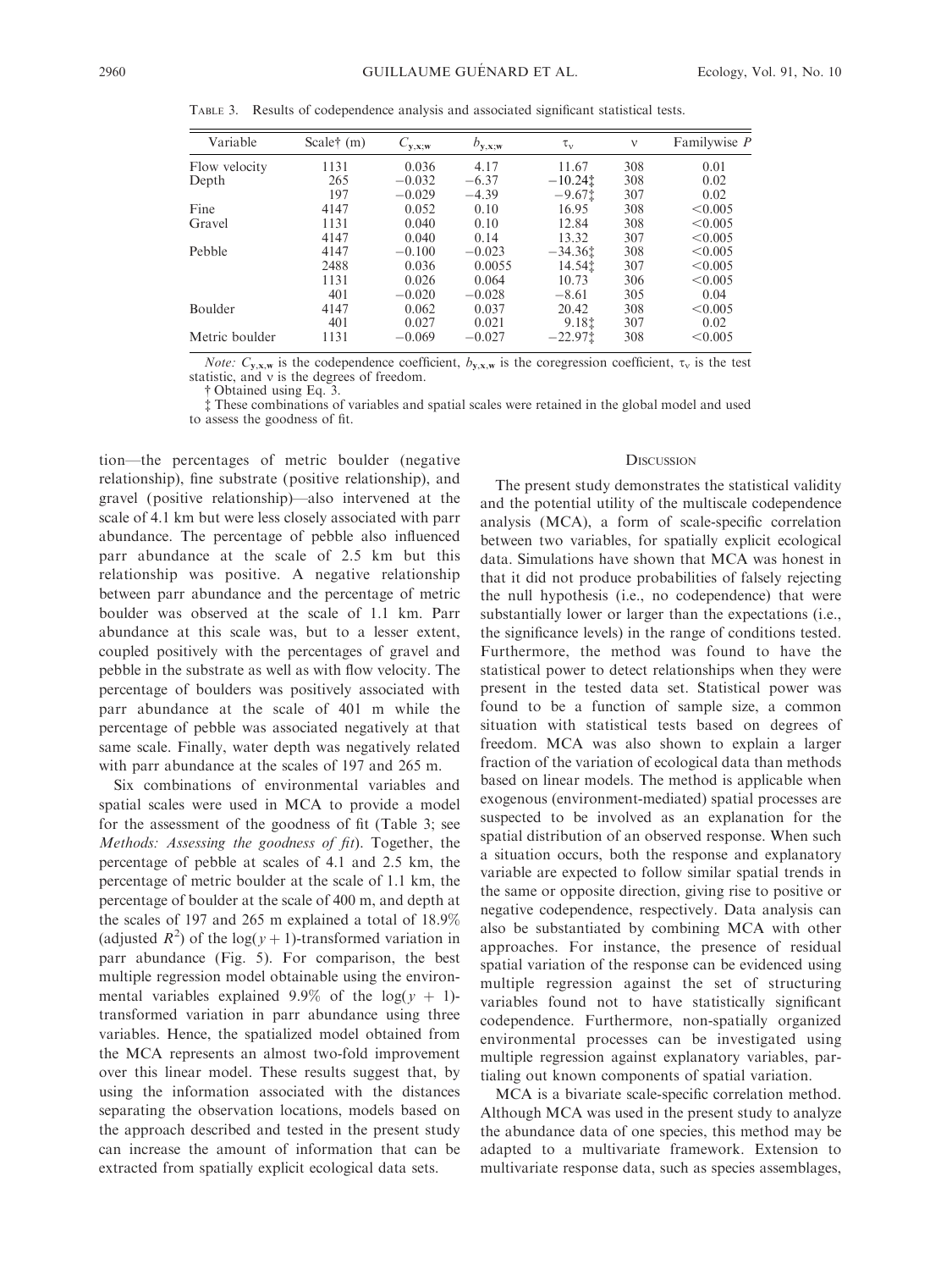

FIG. 5. (A) Observed (solid) and fitted (dotted) parr abundances, on a  $log_e(y+1)$  scale, along the river transect; (B) the fraction of parr abundance explained by channel depth; and (C) substrate composition obtained from Eq. 9. The model explains 18.9% of the  $log(x + 1)$ -transformed variation in parr abundance.

may be achieved by computing MCA between the ordination axes of the community composition data obtained by principal component analysis (PCA) or correspondence analysis (CA) and the possible explanatory variables.

The computation of MCA outlined in the present study was performed using least squares fit of a common structuring variable on both a response and an explanatory variable. The testing procedure assumes that the response and explanatory variables are both the outcome of a Gaussian stochastic process (i.e., a process yielding a normally distributed error). The MCA calculated assuming normally distributed response and explanatory variables could be used for data arising from different stochastic processes by using relevant transformations. Hence, the distribution of a variable arising from a Poisson process could be approximated with the normal distribution after square-root or logarithmic transformation, while one arising from a binomial or negative-binomial processes could be approximated after arcsine or inverse hyperbolic sine transformations, respectively (Legendre and Legendre 1998, Guan 2009). The requirement of MCA for normally distributed variables could, however, be regarded as an outcome of the computation approach used to calculate the MCA rather than an intrinsic property of MCA itself. Further work towards a generalization of MCA to other distributions, for instance using maximum-likelihood, may overcome this limitation in a similar fashion as the generalized linear model did for regression and ANOVA by providing a unifying computational framework. A second assumption to MCA is that there are linear relationships between (1) the response variable and the structuring variable, and (2) between the explanatory variable and the same structuring variable. This, in turn, implies that there is a conditional linear relationship between the response and the explanatory variable with respect to the structuring variable. A third assumption of MCA is that the estimates of both the response and the explanatory variable are reliable. The reliability of the structuring variables in representing a given spatially or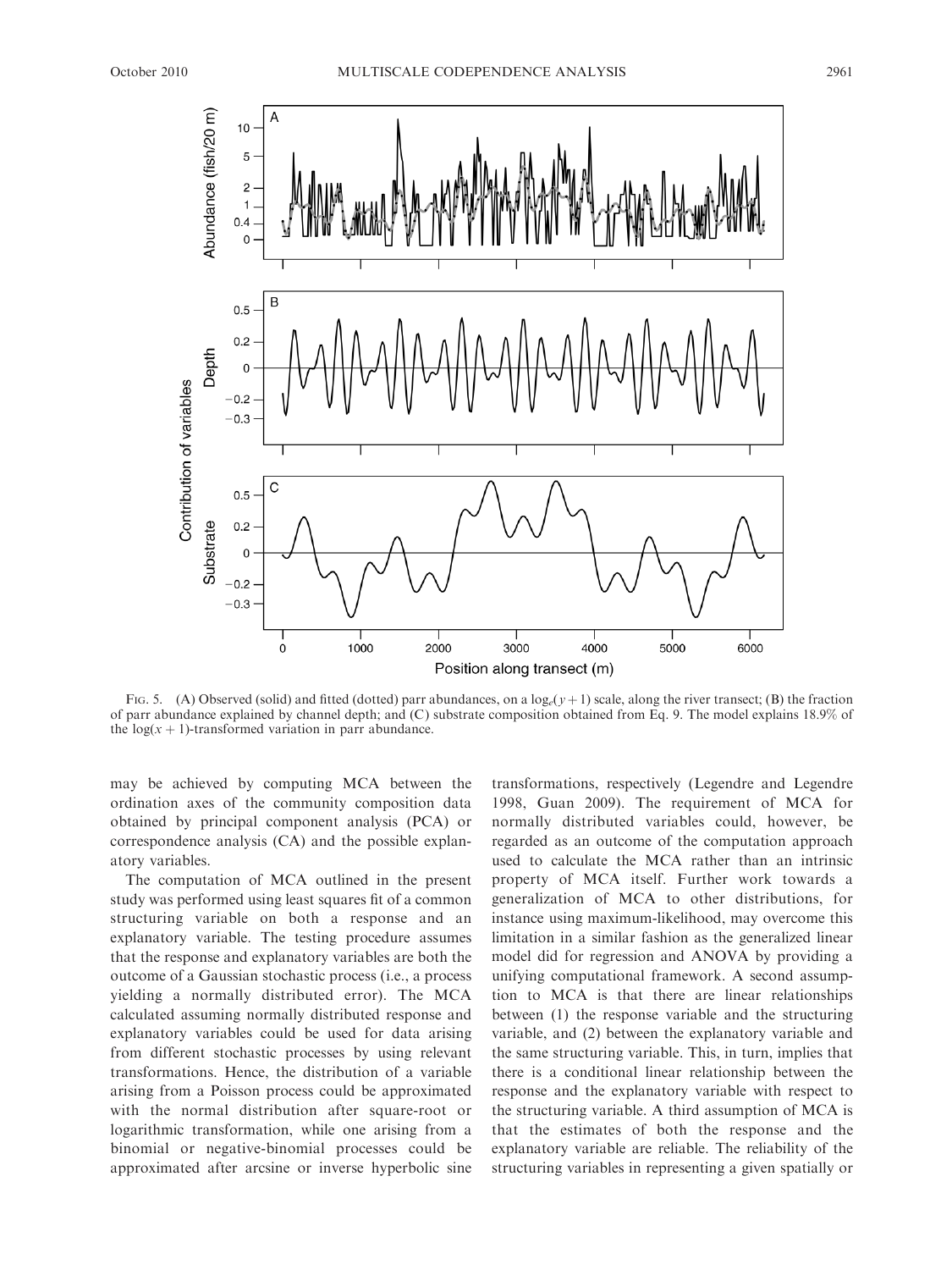

FIG. 6. (A) Observed parr abundance (solid line) and its spatially structured fraction (i.e., fitted parr abundance with respects to structuring variables of 4.1 km, 2.5 km, 1.1 km, and 0.4 km wavelength; dashed line), on a  $\log_e(y+1)$  scale. Solid lines in panels (B)–(D) present percentages of (B) pebble, (C) boulder, and (D) metric boulder; dashed lines show their spatially structured fractions: (B) scales of 4.1 and 2.5 km; (C) scale of 0.4 km; (D) scale of 1.1 km).

temporally structured process may depend on factors including, for instance, the grain size and extent of sampling, and the degree of unevenness in sampling intervals. The topic of the reliability of structuring variable is beyond the scope of the present study (see Dray et al. 2006). In the present study, PCNM, which are themselves related to Moran's I, were used to describe potential spatial structures, but any other kind of variables (e.g., wavelets) satisfying Eqs. 1 and 2 could have played the same role. Finally, the fourth assumption of MCA is the homoscedasticity of the residual variance across the fitted values, with respect to structuring variables, of the response and explanatory variables. Heteroscedasticity could be resolved using the aforementioned transformations or using a maximum likelihood approach accounting for unsteady dispersion. In MCA, the residuals of the spatial model for both the response and the explanatory variables are readily accessible, allowing easy assessments of the assumptions associated with distributions, i.e., normality and homoscedasticity, as well as residual autocorrelation.

Application of MCA to parr abundance data and environmental conditions prevailing in a river confirmed known ecological relationships among variables and emphasized less documented interactions. For instance, parr of Atlantic salmon are generally expected to select habitats that contain a high percentage of coarse substrate (Bouchard and Boisclair 2008). However, the present study further emphasizes that boulder (25–100 cm; positive effect on parr abundance) and metric boulder  $(>1$  m; negative influence on parr abundance) may have opposite effects on parr abundance (Table 3). In addition, the influence of environmental variables on parr abundance also varied with the spatial scale. The percent contribution of boulder to riverbed was found to have a positive effect on parr abundance at the scales of 4.1 and 0.4 km but not at smaller scales. In this transect, the percentage of boulders increased from an average of 10% (0–1300 m from the downstream limit of the transect) to reach an average of 30% (3000–4000 m from the downstream limit of the transect) and decrease to 25% (4700–5200 m from the downstream limit of the transect). The pattern observed at the scale of 4.1 km illustrates the presence in the Ste-Marguerite River of geomorphological structures defined by the downstream fining of particles (in the present case, the decrease of the percentage of boulder from  $\approx$ 3500 m to the downstream limit of the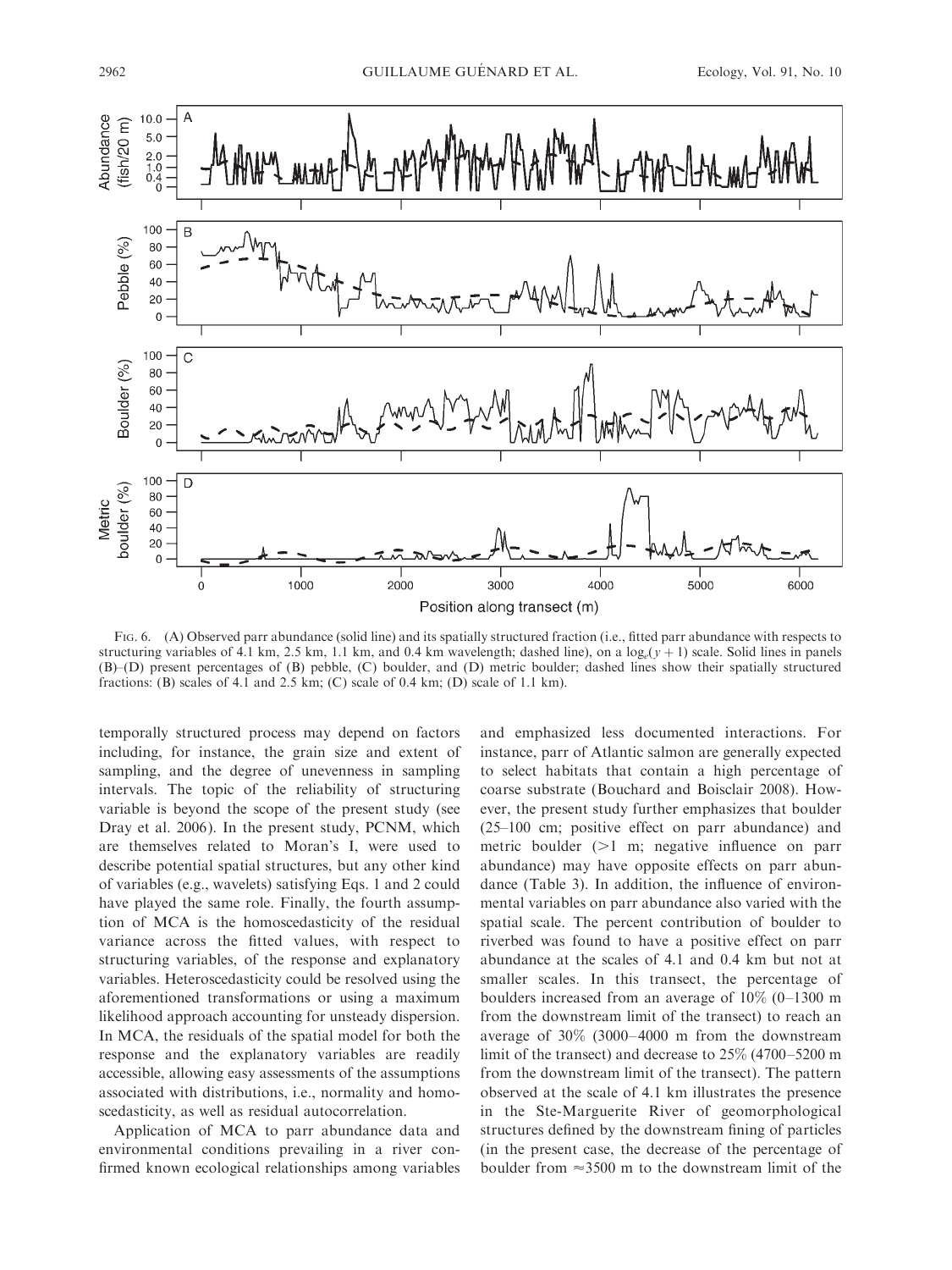transect) and referred to as sedimentary links (Rice et al. 2001, Davey and Lapointe 2007). The existence of a statistically significant relationship between the abundance of parr and the percentage of boulder on the riverbed therefore supports the hypothesized role of large-scale geomorphological structures such as sedimentary links on the distribution of the biota in rivers (Rice et al. 2001; M.-E. Bédard, D. Boisclair, and M. Lapointe, unpublished manuscript). The pattern observed at the scale of 0.4 km may reflect the effect on fish distribution of the sequence of riffles (relatively shallow sections characterized by higher flow velocities, coarse substrate such as boulder, and high parr density) and pools (deeper river sections with lower flow velocities containing finer substrate such as sand, gravel, or pebble) observable in the Ste-Marguerite River (Davey and Lapointe 2007). The effect of sedimentary links and pool–riffle sequences on the biota may also be observed in the relationship between the abundance of parr and the percentage of pebble in the riverbed. However, the spatial variation of the percentage of pebble was explained by four structuring variables (4.1 km-, 2.5 km-, 1.1 km-, and 0.4-km wavelength; Table 3). The sign of the relationship between parr abundance and the percentage of pebble changed with respect to the spatial scale, being negative at 4.1 and 0.4 km, and positive at 2.5 and 1.1 km. The negative codependence detected between the abundance of parr and the percentage of pebble to the riverbed at the scale of 4.1 and 0.4 km mirrored the sedimentary link and the pool–riffle sequence effects mirrored the sedimentary link effect noted with boulder. The percentage of pebbles decreased from an average of 60% (0–1300 m from the downstream limit of the transect) to an average of 15% (3000–4000 m from the downstream limit of the transect) and increased to 20% (4700–5200 m from the downstream limit of the transect). The variation of the percentage of pebble followed a trend that was therefore opposite to that of parr abundance and boulder at the scale of the complete transect. In contrast, the codependence between the abundance of parr and the percentage of pebble to the riverbed was positive at the scale of 1.1 km (Table 3). The contribution of this wavelength in the distribution of the percent age of pebble to riverbed may be related to the distribution of metric boulder that has taken the form of ripples particularly in the upstream half of the transect (peak percentage of metric boulder at 3000, 4400, and 5400 m from the downstream limit of the transect; Fig. 6) via a geomorphological process that remains to be elucidated. Yet, this process may have resulted in the deposition, between zones of high percentage of metric boulder, of pebble that apparently serve as habitat for parr. This structuring suggests that the effect of pebble on parr may be contextual with a negative effect at the scale of the complete transect and pool–riffle sequences but positive when focusing on the effect of 1-km patches of pebbles located near or between 1-km patches of metric boulder; that interaction would have been difficult to elucidate without a statistical method such as MCA. The deposition of finer particles in patches of larger substrate may explain the positive codependence between parr abundance and the percentage of gravel in the riverbed at the scale of 1.1 km, and also the positive effects of the percentages of fine substrate and gravel at the scale of 4.2 km (Table 3). Where high parr abundance was observed, boulders were often embedded in fine substrate and gravel. Finally, the negative codependence between parr abundance and water depth at scales of 200–300 m is consistent with the anticipated role of pool–riffle sequences recurrent at approximately five times the river width of the transect (full bank river width  $=40-$ 60 m). This negative codependence with water depth, together with the positive codependence with boulder and the negative codependence with pebble at a similar scale (0.4 km), therefore confirms the known preference of Atlantic salmon parr for riffles instead of pools (Bouchard and Boisclair 2008). MCA was therefore successful in refining the understanding of the effects of particular structures (opposite roles of boulder and metric boulder), in identifying unexpected processes and relationships (ripple distribution of metric blocs and its indirect role on the reversal of the effect of the percentage of pebble on parr abundance at 4.1 and 1.1 km), and at confirming the expected interactions between parrs and environmental structures at large (4.1 km; sedimentary links) and small scales (200–400 m; pool–riffle sequences).

# Computational tool

An R package called "codep" is *available online*.<sup>4</sup> It contains all functions needed to calculate MCA, perform the stepwise testing procedure of the codependence coefficients, and calculate fitted and residual values.

#### ACKNOWLEDGMENTS

We are grateful to Mariane Fradette, Marie-Eve Bédard, Sébastien Dupuis, Isabelle Barriault, and Hannah Culhane-Palmer who performed field work and to István Imre and Guillaume Bourques for relevant insights during the elaboration and application of the methods. Financial support for the field work was provided by Aquasalmo and its partners (the Fondation de la Faune du Québec, the Government of Québec-MRNF and MDEIE, the Government of Canada–Economic Development, and Alcan, Inc.). This research was supported by NSERC grants no. 7738-07 to P. Legendre, 46225-05 to D. Boisclair, and 97303-03 to M. Bilodeau.

## LITERATURE CITED

- Blanchet, F. G., P. Legendre, and D. Borcard. 2008. Modelling directional spatial processes in ecological data. Ecological Modelling 215:325–336.
- Borcard, D., and P. Legendre. 2002. All-scale spatial analysis of ecological data by means of principal coordinates of neighbour matrices. Ecological Modelling 153:51–68.

<sup>4</sup> hhttp://cran.r-project.org/src/contrib/i